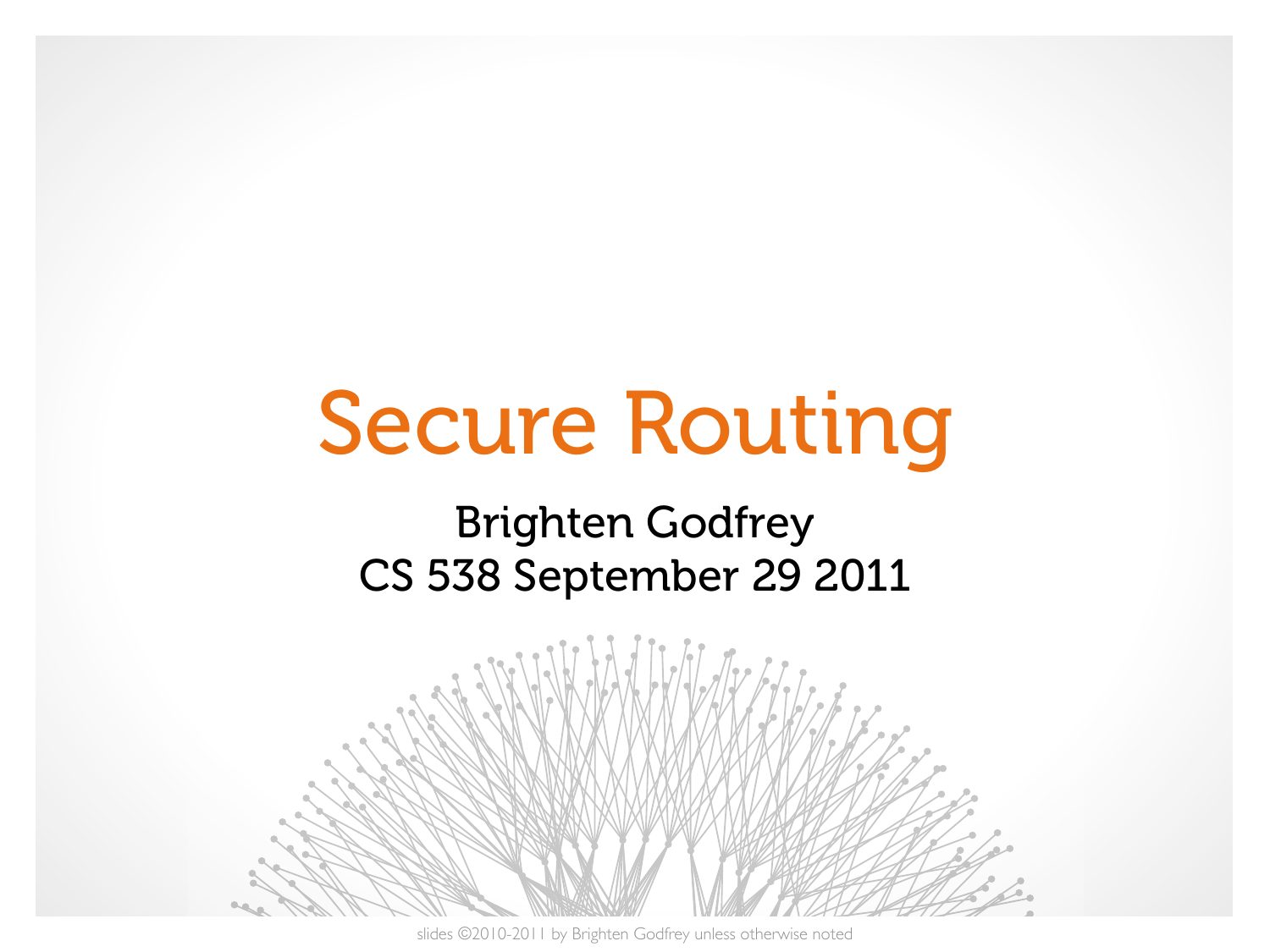Where was security in the design of the original Internet protocols?

- Virtually nowhere!
- All the core protocols (IP, TCP, DNS, BGP) have trivial, glaring vulnerabilities

When security really matters, rely on end-to-end mechanisms

• Public key cryptography & certificate authorities

With e2e security, what can an attack on BGP still do?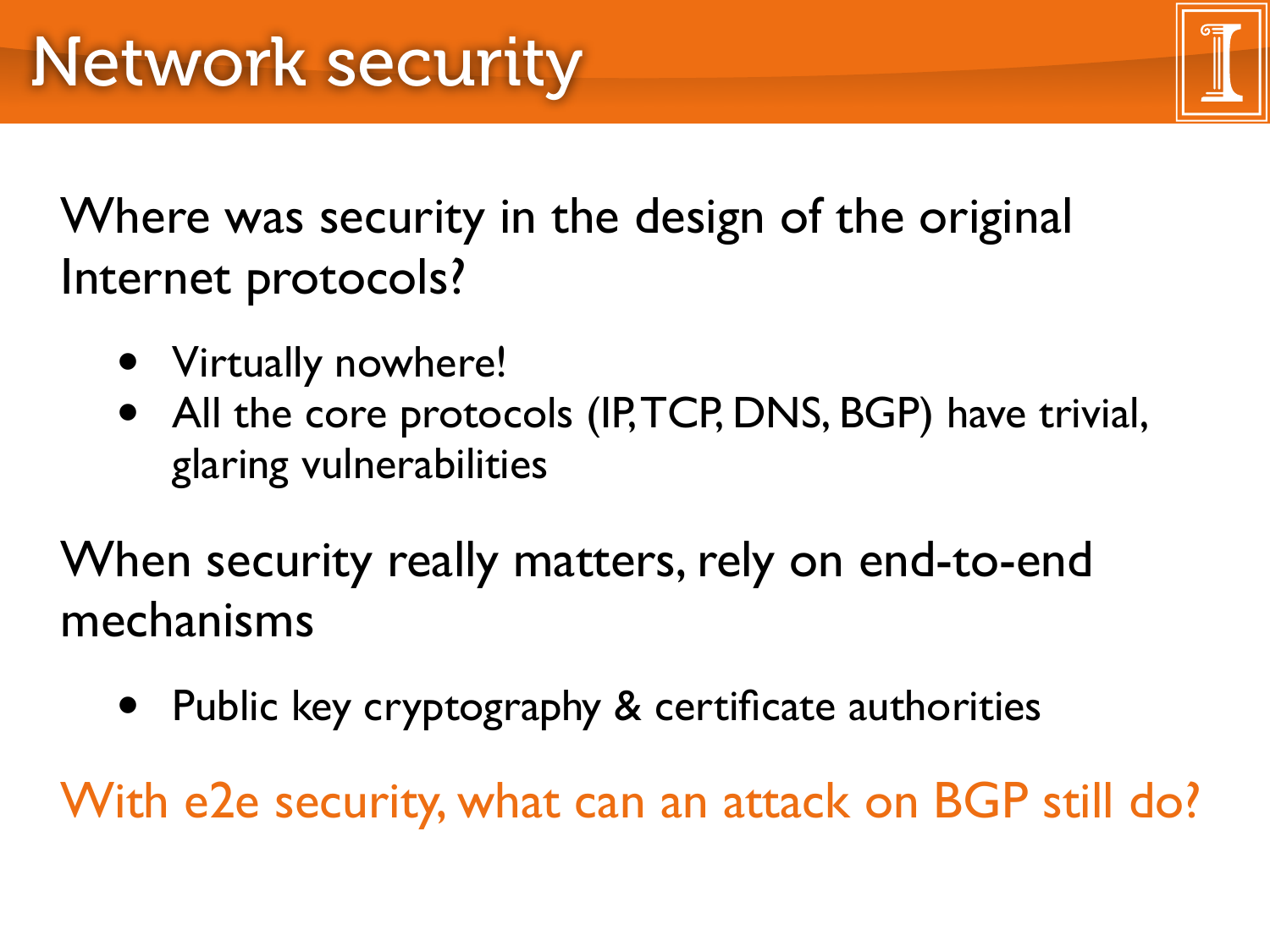#### Denial of service

- announce "more attractive" path (what does that mean?)
- e.g., more-specific prefix; shorter path; "cheaper" path

#### Eavesdropping

- like DoS, a kind of traffic attraction
- but somehow get data to destination or impersonate it

#### Evasion of accountability

• steal someone's prefix or an unused one; send spam; disappear!

#### How do secure variants of BGP help?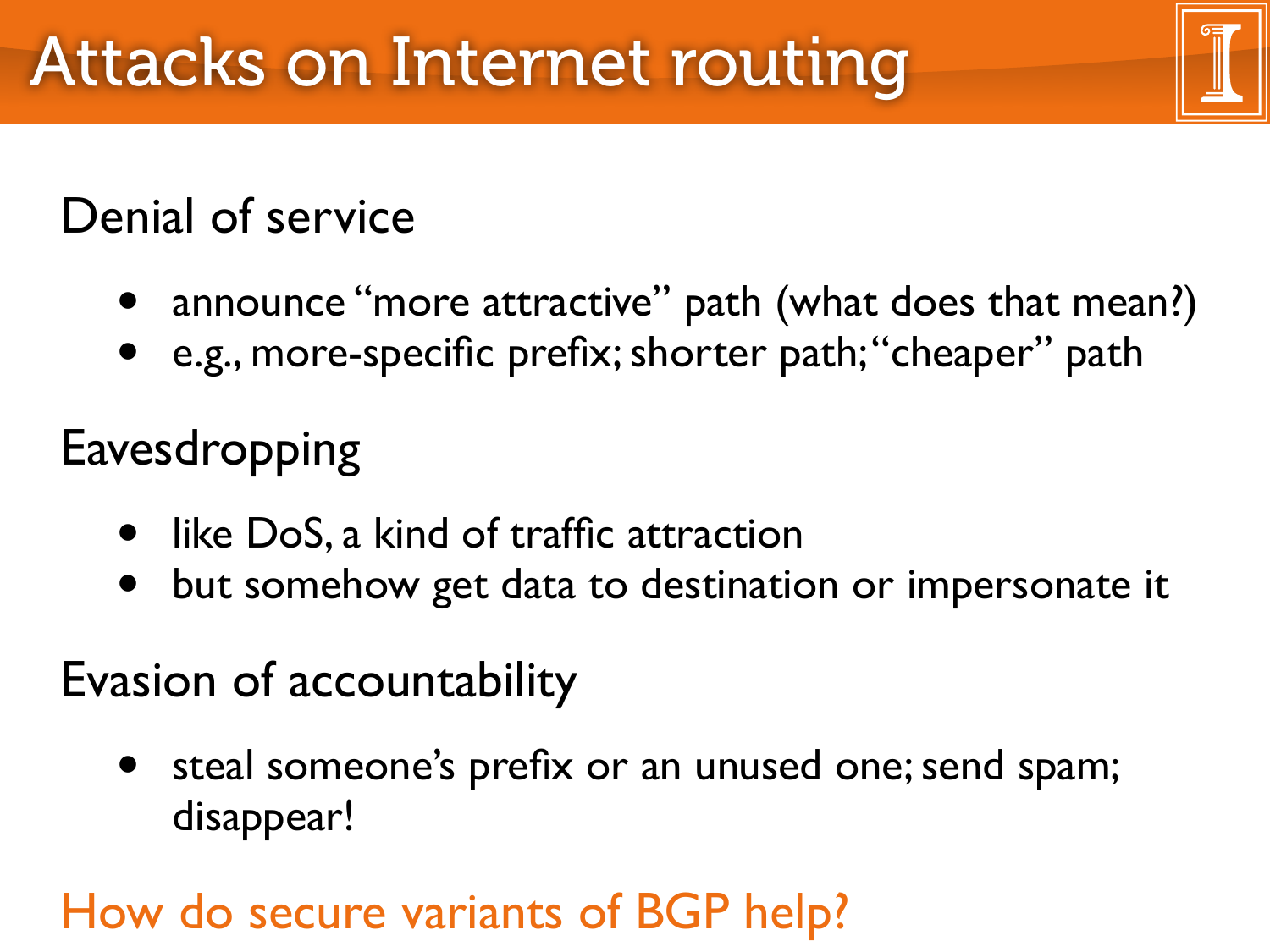#### Many (most) high-profile outages likely just configuration errors

Natural correspondence between attackers and bugs

- behavior unknown ahead of time
- should isolate possible worst-case effects

What about a bug in the protocol?

- worst-case scenario: zero-day exploit on large fraction of routers across the entire Internet
- many are running the same software!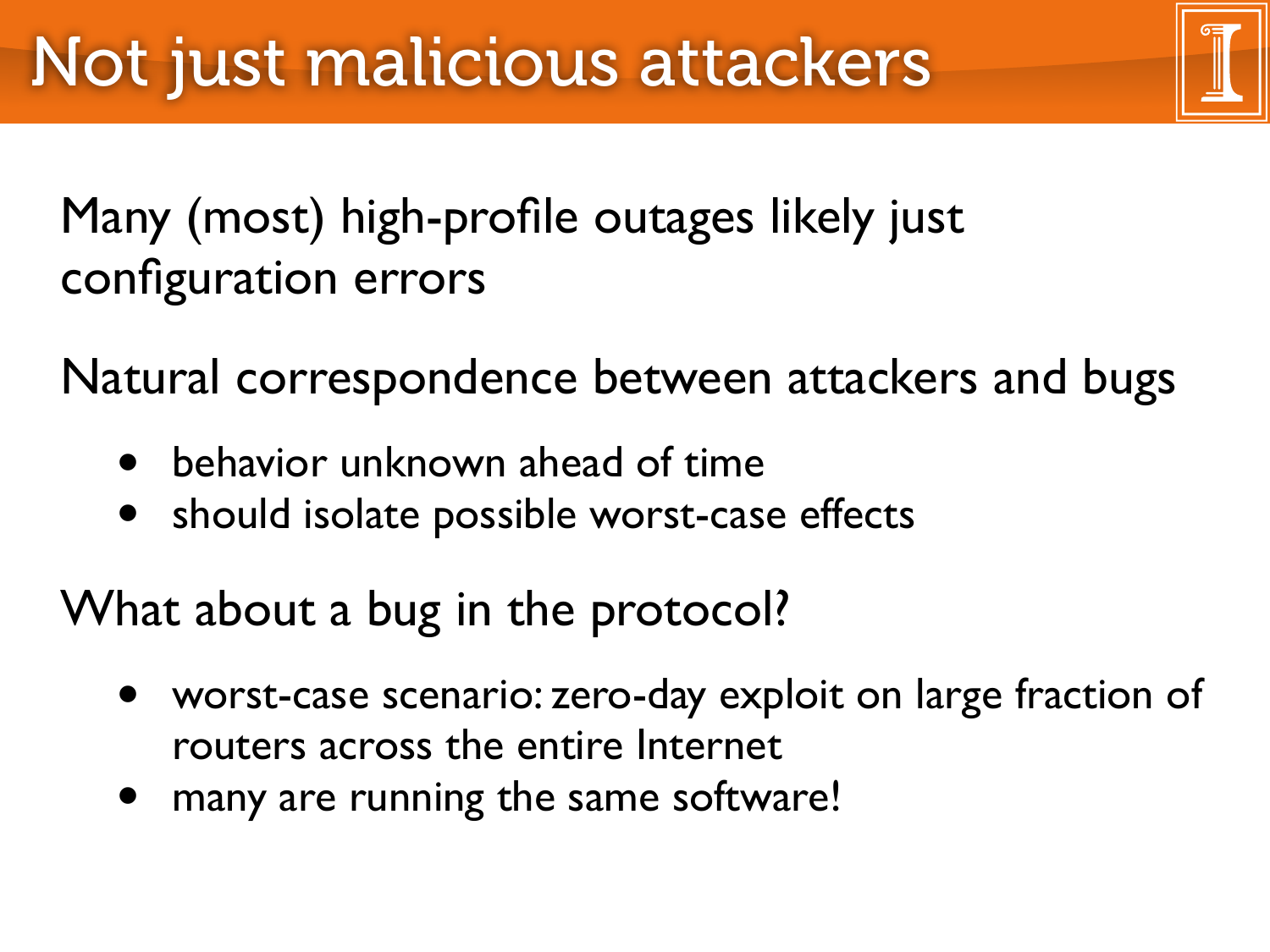## A (bad) day in the life of the Internet



About 1% of Internet destinations disrupted for about 30 minutes

How did this happen?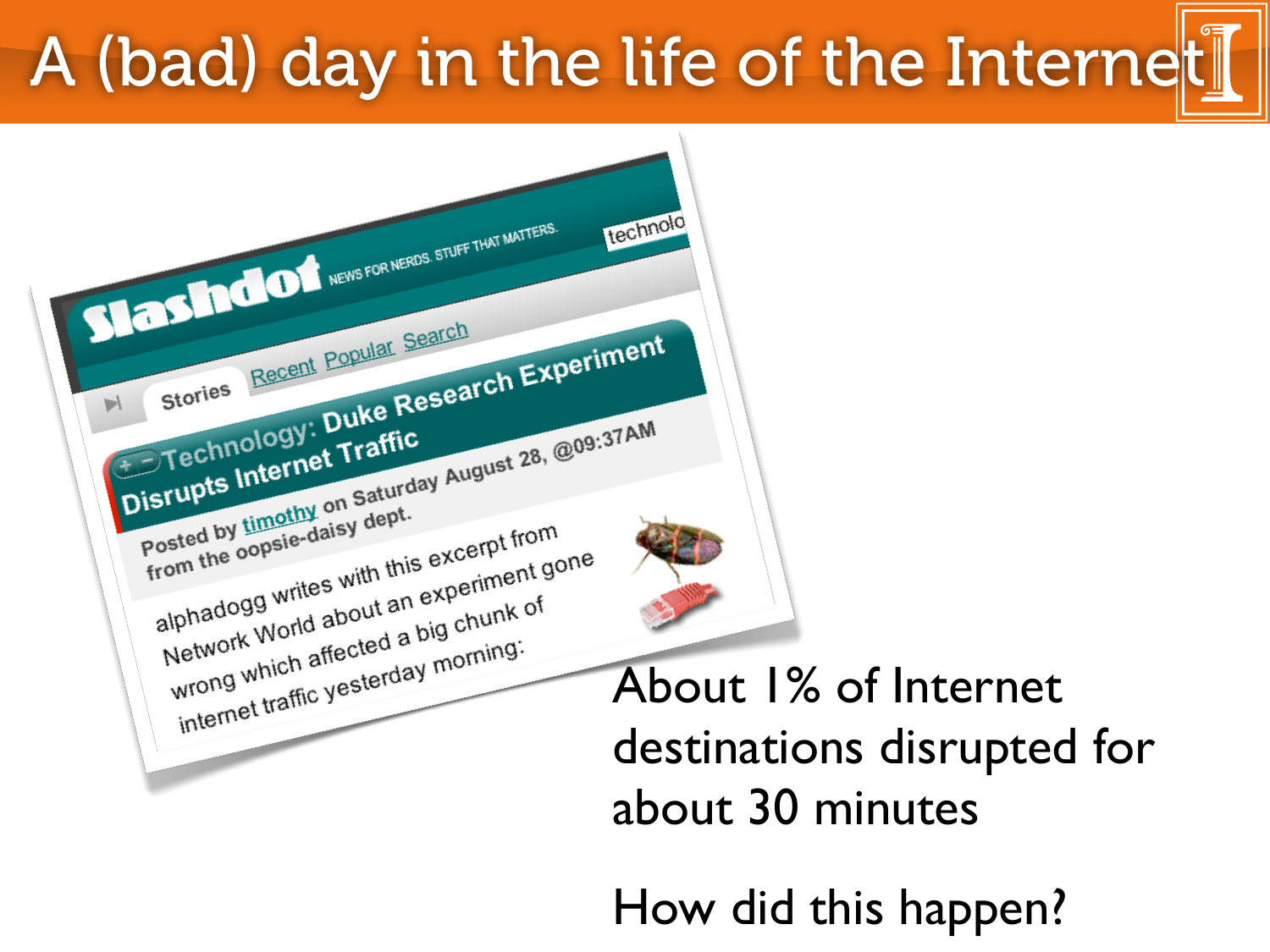

[Plots by Brighten based on raw update feeds from Route Views]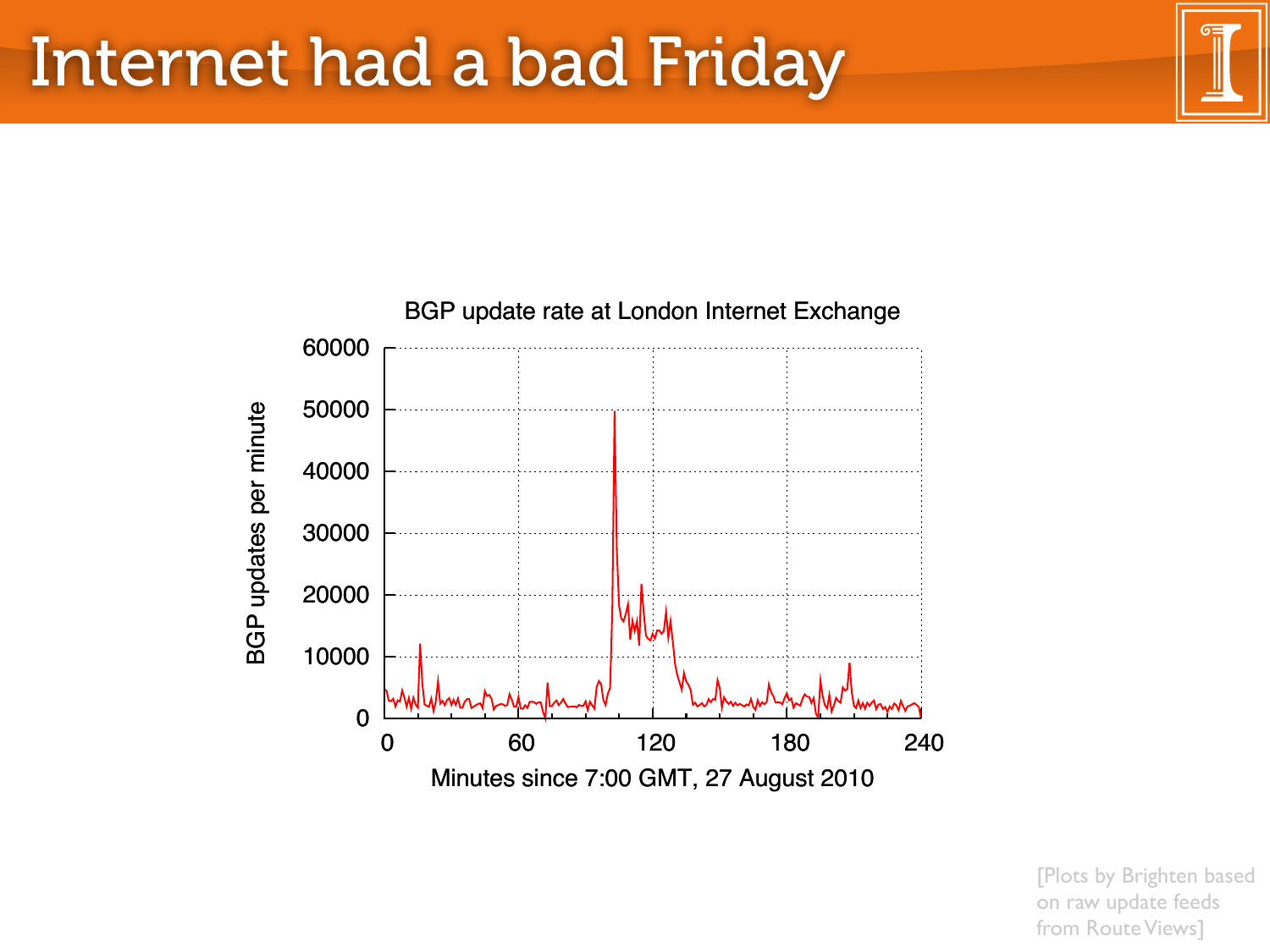BGP updates per minute

BGP updates per minute



Minutes since 7:00 GMT, 27 August 2010

[Plots by Brighten based on raw update feeds from Route Views]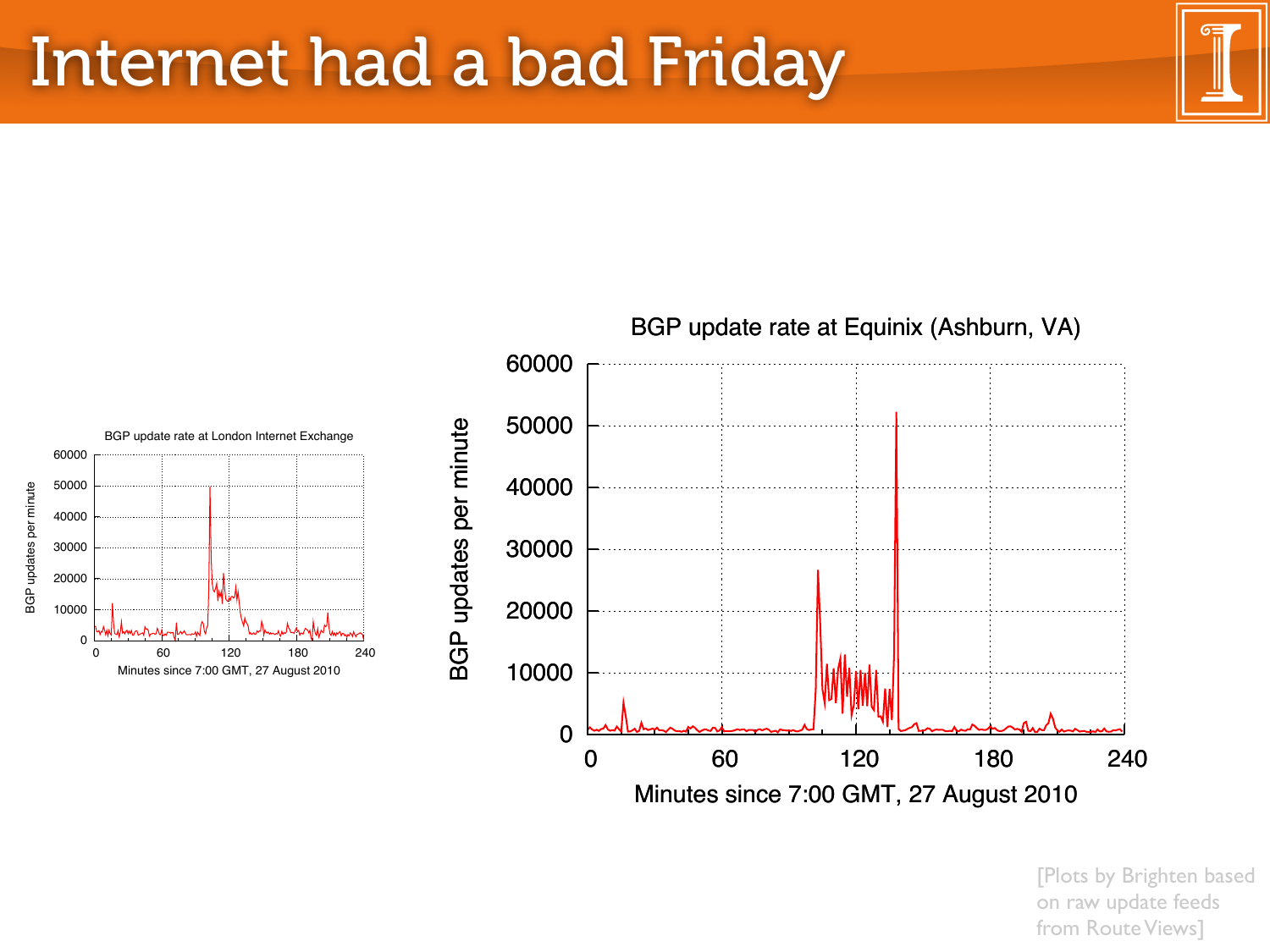### ~1% of prefixes affected

#### [\[Earl Zmijewski,](http://www.renesys.com/blog/) Renesys]



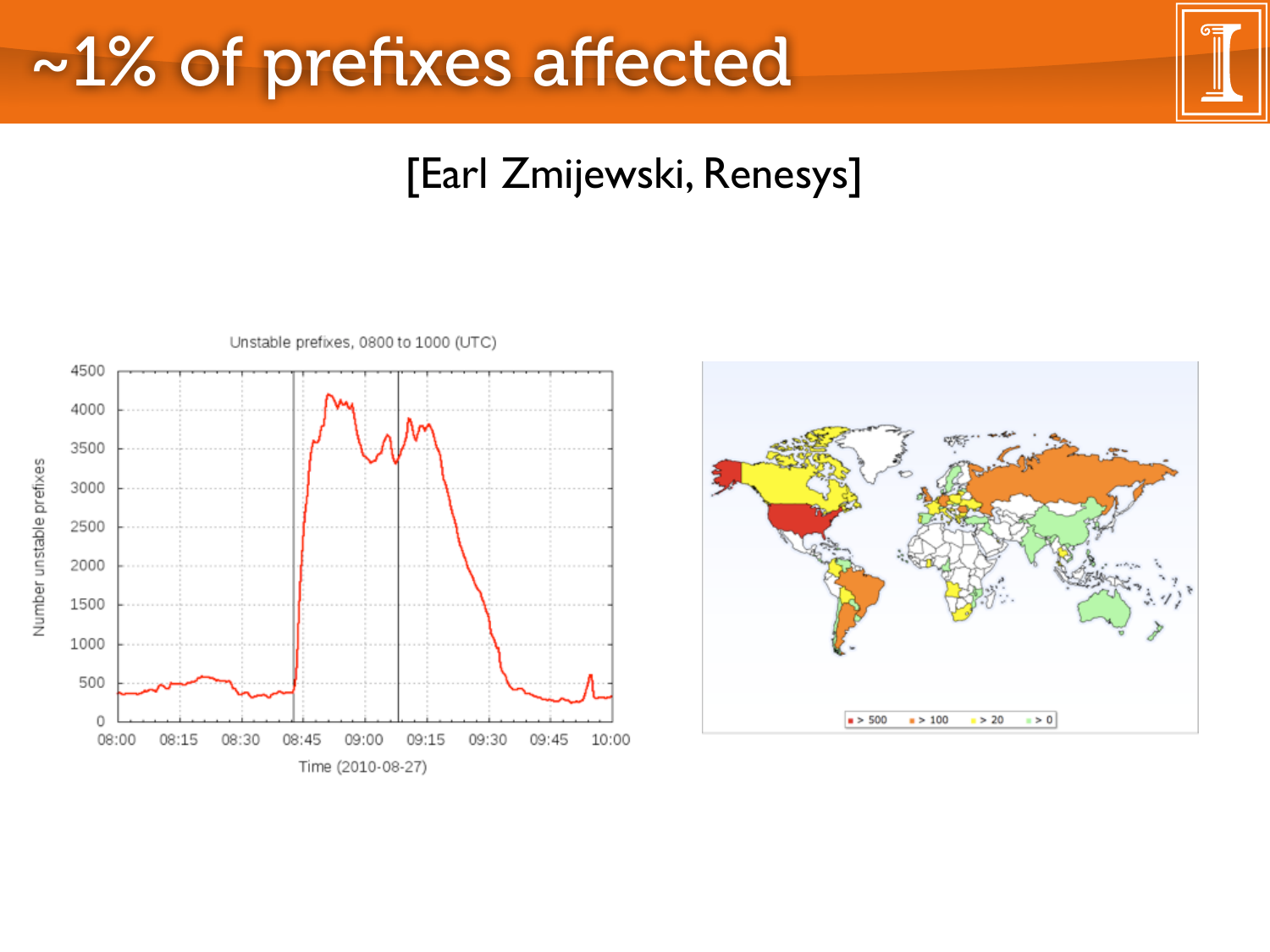- 1. An unusual announcement
- 2. Propagation from router to router
- 3. Buggy software mangles announcement
- 4. BGP session dropped upon receipt of mangled message
- 5.BGP session reestablished and process repeats